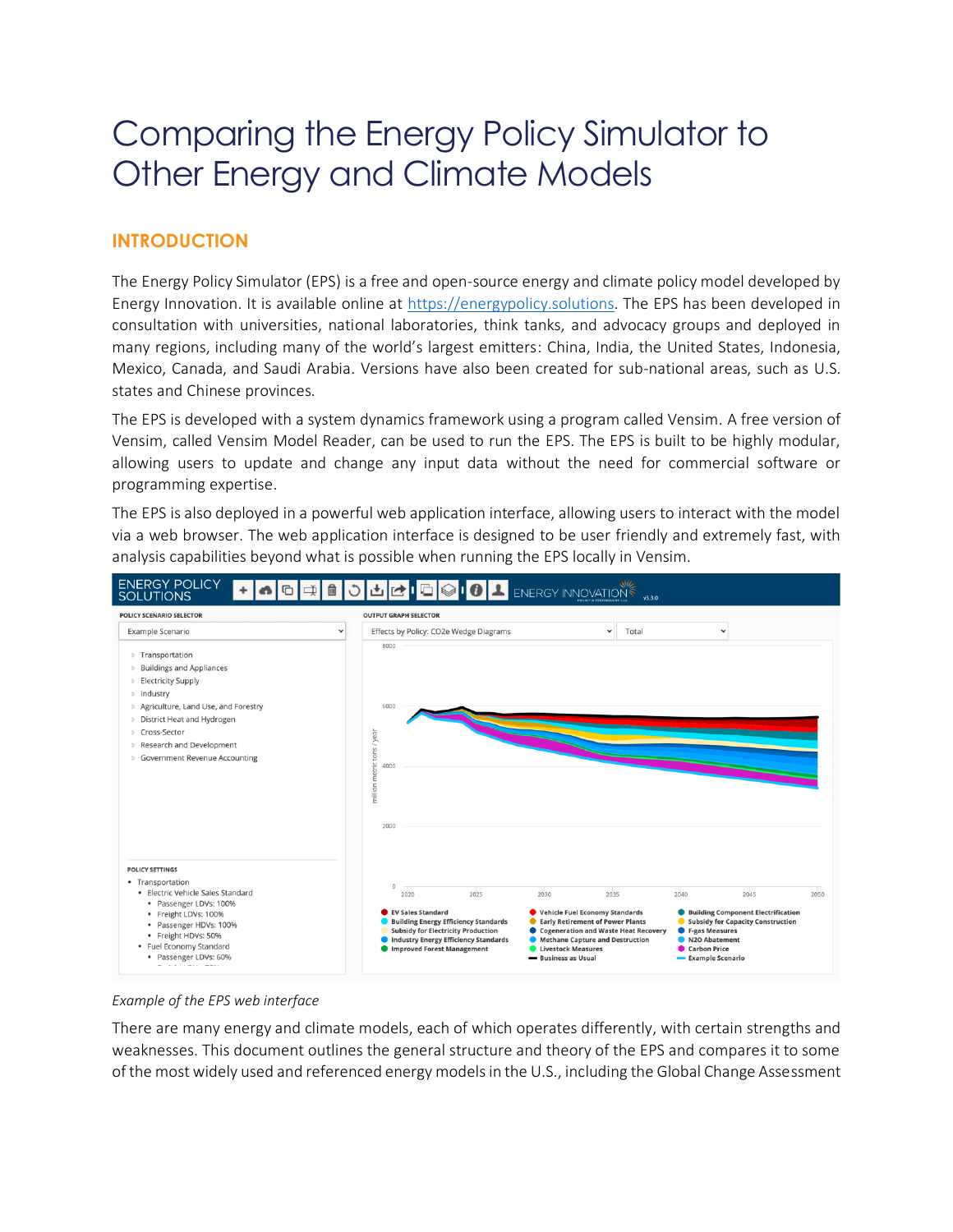Model (GCAM), the National Energy Modeling Systems (NEMS), and stock turnover models like the Low-Emissions Analysis Platform (LEAP) and its derivatives.

#### **THE STRUCTURE AND THEORY BEHIND THE EPS**

Models are designed with different use cases and objectives in mind. For example, GCAM is one of several Integrated Assessment Models (IAMs), whose goal is to show technology pathways and potential economic and energy impacts under carbon and climate constraints. NEMS is designed to represent the U.S. energy system in detail and specific U.S. policies (such as corporate average fuel economy standards or tax credits). LEAP and its derivatives are designed to evaluate detailed technology stock turnover and potential impacts of technological solutions such as different deployment rates or efficiency levels. (Note: these are all simplifications of what these models can do but are useful as a point of comparison). While each model can be used for other purposes, these are the core capabilities and design criteria.

The EPS is designed to estimate combined impacts of policies on technology deployment, energy, emissions, public health, and the economy for any region in which it might be useful. Because it is used internationally, the model is designed to be highly adaptable and open source. We structured the model to be as broadly applicable as possible.

To achieve these goals, the EPS is designed as an annual, single-region, forward-simulating system dynamics model (with an embedded macroeconomic input-output model). The model simulates a business-as-usual case (BAU) and a policy case, with policies set based on user input, and computes differences between the scenarios to estimate policy impacts on emissions of 12 pollutants, cash flows, jobs, gross domestic product, and public health outcomes, among other outputs. The model runs in annual timesteps to 2050 by default, but it can be configured to run through 2100, provided the necessary input data is available. The theory and structure of the EPS can generally be broken down as follows: 1) separation of model structure and input data; 2) energy and service demand projections; 3) optimized technology deployment; 4) policy implementation; and 5) estimating policy impacts.

#### **Separating model structure from data**

All the input data used by the EPS is contained in comma separated value (CSV) files read by the model at run-time. Thus, to change any input data, a model user need only update the relevant CSV file(s) and run the model (and a single model run takes a fraction of a second). CSV files are accompanied by Excel spreadsheet files that provide full bibliographic information for data sources and handle data formatting tasks. This means the EPS can be easily updated to use the most recent available data, such as cost projections for wind, solar, or batteries, or to conduct sensitivity analysis (even without using built-in features in Vensim, though the EPS running in Vensim DSS also supports Monte Carlo analysis).

This contrasts with other models, which often include data embedded in the model structure or have significant barriers to routine data updates. For example, GCAM contains input data in highly complex XML files, requiring the use of Rstudio and an accompanying dataset to produce input data files. The input data is not transparent. There are also inputs embedded into the code itself, which make it difficult to update data as desired. Ease of data updates is very important for energy models because technology costs change rapidly. Using the most up-to-date cost data is critical to accurately assessing emissions trajectories and policy impacts. By separating the data from the structure, users can also quickly test multiple sensitivities and variations on input data and explore how results change.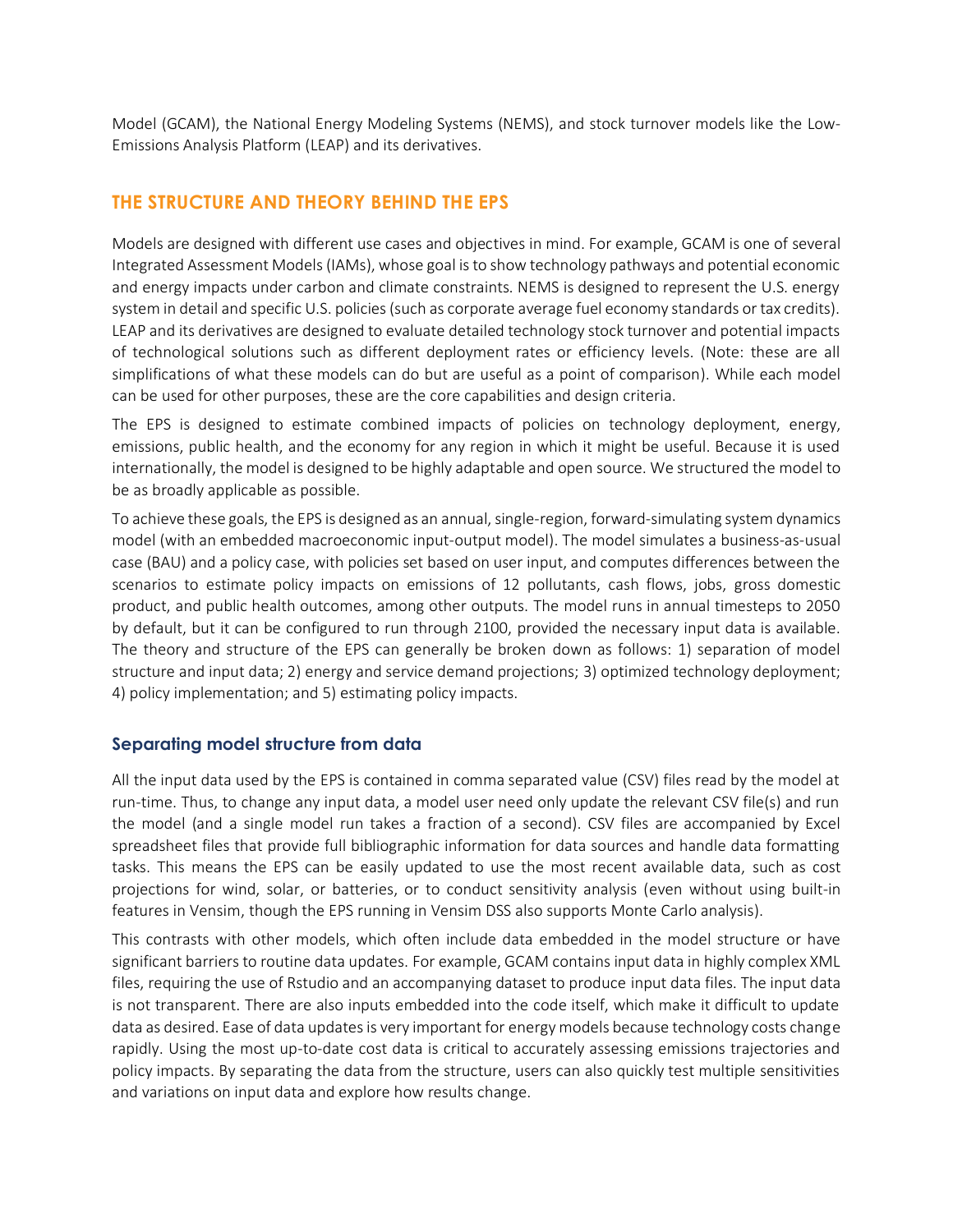Another benefit of separating model structure from data is the ease with which the EPS can be adapted to different geographies. Customized versions for different U.S. states, regions, or countries can be developed and deployed simply by updating the input data and control settings in CSV files. This makes it possible to deploy new features and fix bugs in the core model structure without having to manually port these changes to numerous model regions. This avoids a shortcoming of models such as the UK DECC-authored Global Calculator, which is implemented in Excel and has no separation between model structure and data.



*Landing page for the EPS customized for Zhejiang Province, China*

#### **Energy and service demand projections**

Unlike models such as GCAM, NEMS, and LEAP, the EPS does not endogenously calculate energy and service demand, but rather relies on outputs of other models to serve as this input. Specifically, demand for energy in buildings (by building type, equipment type, and energy source) is read into the model as input data. For example, the U.S. model relies on data from the Energy Information Administration's Annual Energy Outlook (AEO) as input data. Building energy consumption therefore matches data from the AEO. We use the same approach in industry, where industrial energy demand is pulled from external data, such as the AEO.

In the transportation sector, we use service demand (passenger-miles and freight-miles), not energy demand, as the input data. The model then endogenously selects vehicle technologies and deploys new vehicles (this is discussed in more detail in the next section), starting with the existing stock. Similarly, in the electricity sector, the EPS determines electricity demand (i.e., as the sum of demand from the other sectors), then decides what to build using an approach that accounts for costs, grid flexibility constraints, etc.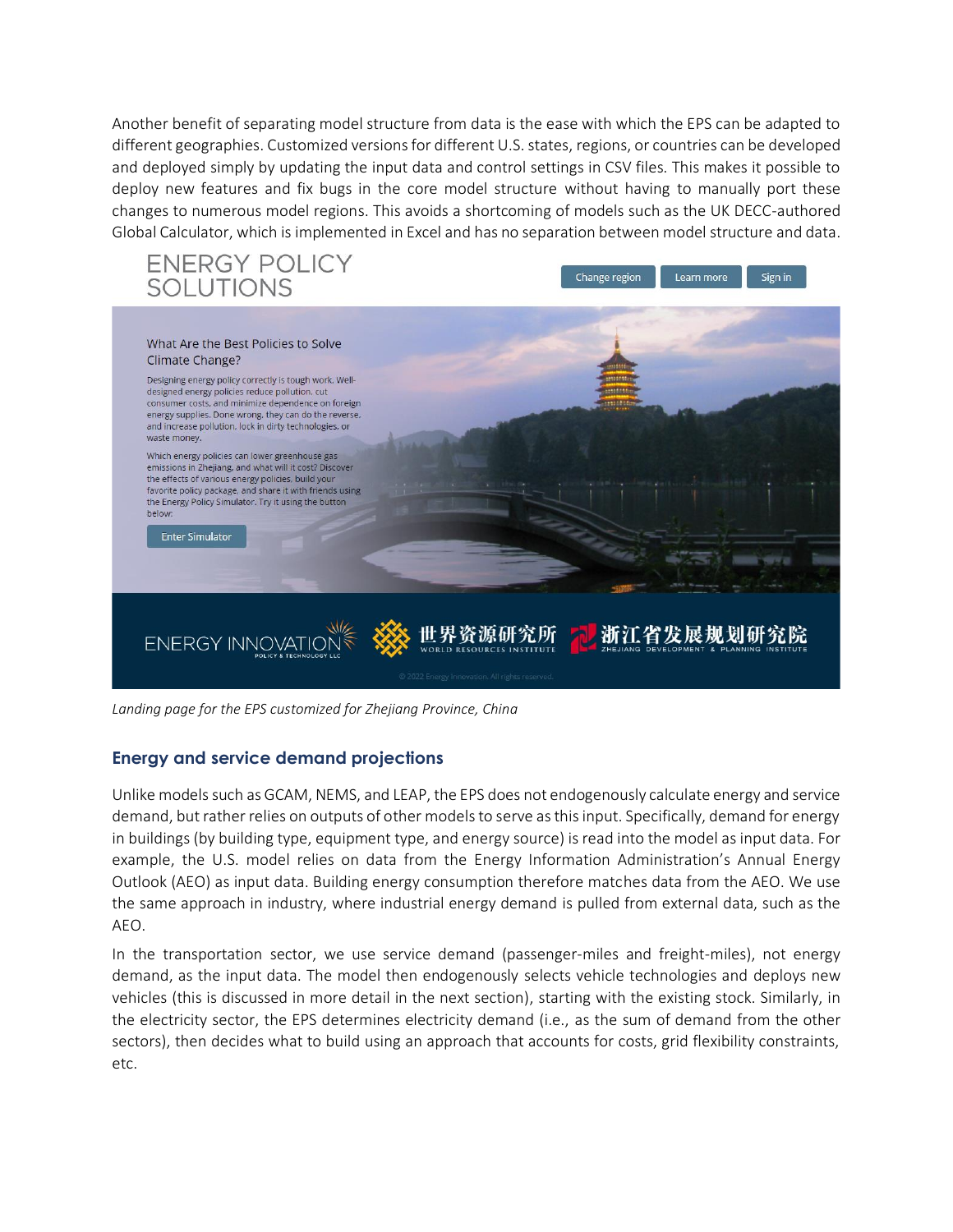The approach used for energy and service demand in the EPS is distinctly different from the approaches used by GCAM, NEMS, and LEAP because it does not try to calculate demand endogenously. Rather, it relies on sector-specific models with much greater detail and uses the produced information directly. This avoids duplicating successful structures from other models, makes it easier for policymakers to use their own national or state data sources, and facilitates extremely fast run times in the EPS (less than a second per run).

### **Optimized technology deployment**

For certain sectors, the EPS endogenously selects new technologies to meet energy or service demand. In transportation, the EPS optimizes the deployment of new vehicles to meet growing demand plus retirements using total cost of ownership and includes non-monetary barriers (e.g., range anxiety). This approach is similar to the operation of other models, such as GCAM, NEMS, and LEAP. Demand for energy is computed based on the evolution of the vehicle fleet.

Similarly, the EPS endogenously estimates new power plant additions based on a modified levelized cost of electricity, accounting for seasonal peak demand requirements and grid flexibility constraints (which can cause curtailment of variable solar and wind, if there is insufficient flexibility). This approach is similar to approaches used in other models, such as GCAM and NEMS. The EPS includes several methods for deploying capacity, including least-cost, policy-driven (e.g., through a renewable portfolio standard or clean energy standard), and mandated capacity additions.

The EPS also includes multiple methods for dispatching electricity. Users can utilize the least-cost dispatch mechanism, which mimics a competitive electricity market; the guaranteed dispatch mechanism, which sets minimum or exact levels of dispatch for different power plant types, or a hybrid of both. This flexibility is valuable because while regions may in theory operate an electricity market, plants are often run uneconomically, and a pure least-cost dispatch model will be unable to capture this effect. Note these approaches are simplified and not a replacement for detailed power system dispatch or capacity expansion models.

The dynamic nature of the power sector in the EPS is distinct from some other types of models. For example, in previous iterations, GCAM dispatched power plants at fixed capacity factors and was unable to simulate anything approaching least-cost dispatch. (GCAM-USA has more detailed dispatch now for U.S. states, but for other countries the old approach is still used).

Energy Innovation is working to update the EPS's building and industry sectors to add optimized technology deployment in the future.

#### **Policy implementation**

Unlike many other models, the EPS was designed from the outset with the idea that users would interact with the model through implementing an array of policy options, and not through strict technology adoption or a carbon cap or climate target. This differs from the other models discussed here. For example, GCAM is an IAM focused on pathways to meet carbon constraints, principally through a carbon price. While it can be used to evaluate other policies, it was not originally designed for this purpose, and thus policy modeling can be very challenging, with users needing to translate policies into a format (often markets or hard-coded deployment constraints) that conforms with GCAM's specific structure.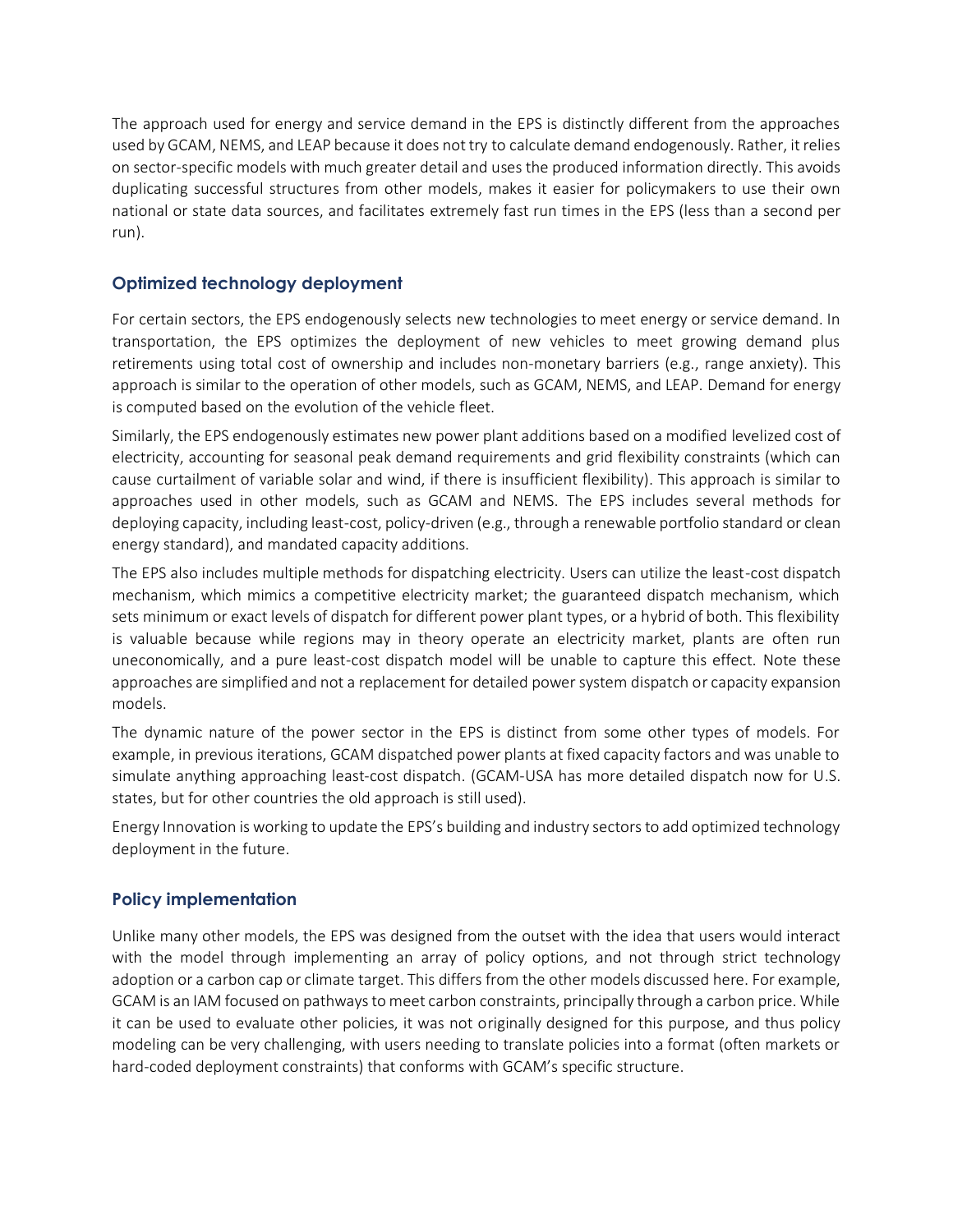By contrast, the EPS offers hundreds of policy options, with the entire design centered on application of policies. It therefore offers a much easier user experience and far longer list of policy options. This is perhaps the most unique feature of the EPS: it provides users with numerous policy options that can influence technology adoption, but technology adoption is not the model's sole driver of change. This means the EPS can handle many more policies than other models, can estimate their impacts much more quickly, and does not have to be heavily customized to evaluate common policies.

For example, reflecting coal plant retirements as a policy in GCAM can be very cumbersome given the limited way in which GCAM allows for retirement (only through economic retirement). However, the EPS has a policy lever for coal plant retirements, which can reflect, for example, state Integrated Resource Plans that mandate retirement of specific units. Specifying exact retirement data in the EPS is therefore very quick and easy compared to a model like GCAM.

Another example of differences in ease of policy modeling is the zero-emissions vehicle (ZEV) standard. In the EPS, users simply set the ZEV standard percentage and implementation timeline for different vehicle types, and the model instantaneously calculates deployment. In GCAM, users must configure several input XML files, setting up a new market and assigning credit values to certain vehicle types in non-intuitive, undocumented units, all of which takes significant time (in fact, Energy Innovation hired a consultant to build out software to better automate this process, including for several other policies, given how cumbersome it can be to model these in GCAM). Further, in our experience running GCAM with this policy, it failed to solve, and we had to iteratively hard code deployment constraints to get the correct ZEV standard impact.

#### **Estimating policy impacts**

The EPS tracks two scenarios in every run: a BAU scenario that is unaffected by policy choices, and a policy scenario that reflects the policy choices made by the user. The EPS therefore provides real-time comparisons between the policy scenario and the BAU scenario, and the scenarios can be run iteratively thousands of times within a few minutes.

The EPS is designed to account for the interactive nature of policies, including sequencing when relevant, and to correctly capture the dynamic effects of policies across technologies and sectors (e.g., increased electrification of end-use technologies will increase electricity demand and require additional power plants, and increased costs to build out the infrastructure are reflected in electricity prices and mitigate some demand growth through price elasticities). These capabilities allow the EPS to produce powerful, unique types of graphs, such as "wedge diagrams" (which break a policy package's effects out by component policies) and "cost curves" (which illustrate the cost-effectiveness of each policy within a policy package). They are generated dynamically based on the user's policy settings, unlike published curves, which are calculated only once (often based on technical potential) and then remain static.